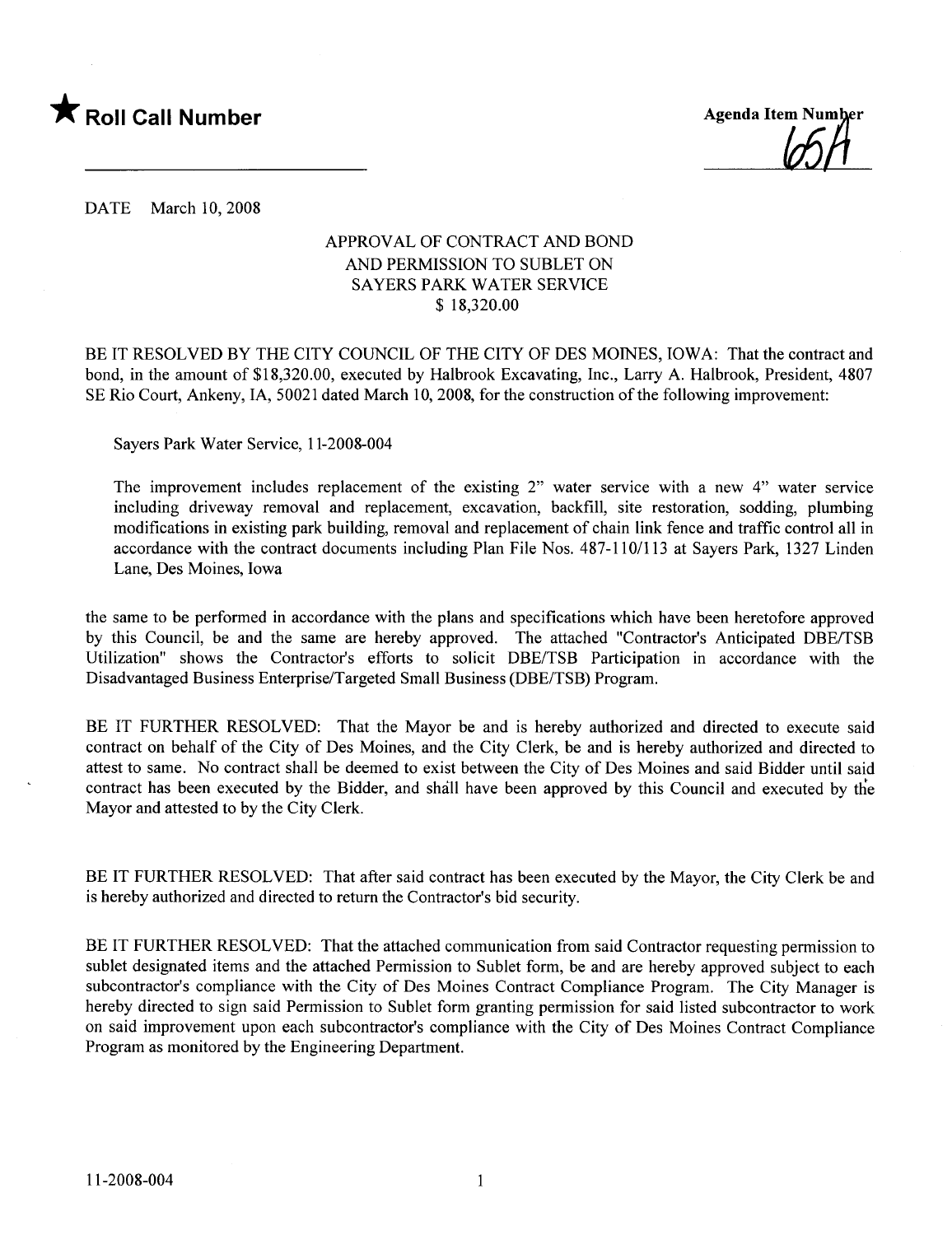



DATE March 10, 2008

BE IT FURTHER RESOLVED: That the Des Moines Finance Director is hereby authorized to encumber this contract amount against the funds as identified below, and to acquire Builder's Risk Insurance, if appropriate, for the above referenced improvement.

Moved by to adopt.

FORM APPROVED

Kathleen Vanderpbol Deputy City Attorney

~ Funding Source: 2007-2008 CIP, Page Park-13, Neighborhood Park Improvements, PKS137, G. O. Bonds

| <b>COUNCIL ACTION</b> | <b>YEAS</b> | <b>NAYS</b> | <b>PASS</b> | <b>ABSENT</b>   |
|-----------------------|-------------|-------------|-------------|-----------------|
| <b>COWNIE</b>         |             |             |             |                 |
| <b>COLEMAN</b>        |             |             |             |                 |
| <b>HENSLEY</b>        |             |             |             |                 |
| <b>KIERNAN</b>        |             |             |             |                 |
| <b>MAHAFFEY</b>       |             |             |             |                 |
| <b>MEYER</b>          |             |             |             |                 |
| <b>VLASSIS</b>        |             |             |             |                 |
| <b>TOTAL</b>          |             |             |             |                 |
| <b>MOTION CARRIED</b> |             |             |             | <b>APPROVED</b> |
|                       |             |             |             |                 |
|                       |             |             |             |                 |
|                       |             |             |             | Maxor           |

I, Diane Rauh, City Clerk of said City Council, hereby certify that at a meeting of the City Council, held on the above date, among other proceedings the above was adopted.

IN WITNESS WHEREOF, I have hereunto set my hand and affxed my seal the day and year first above written.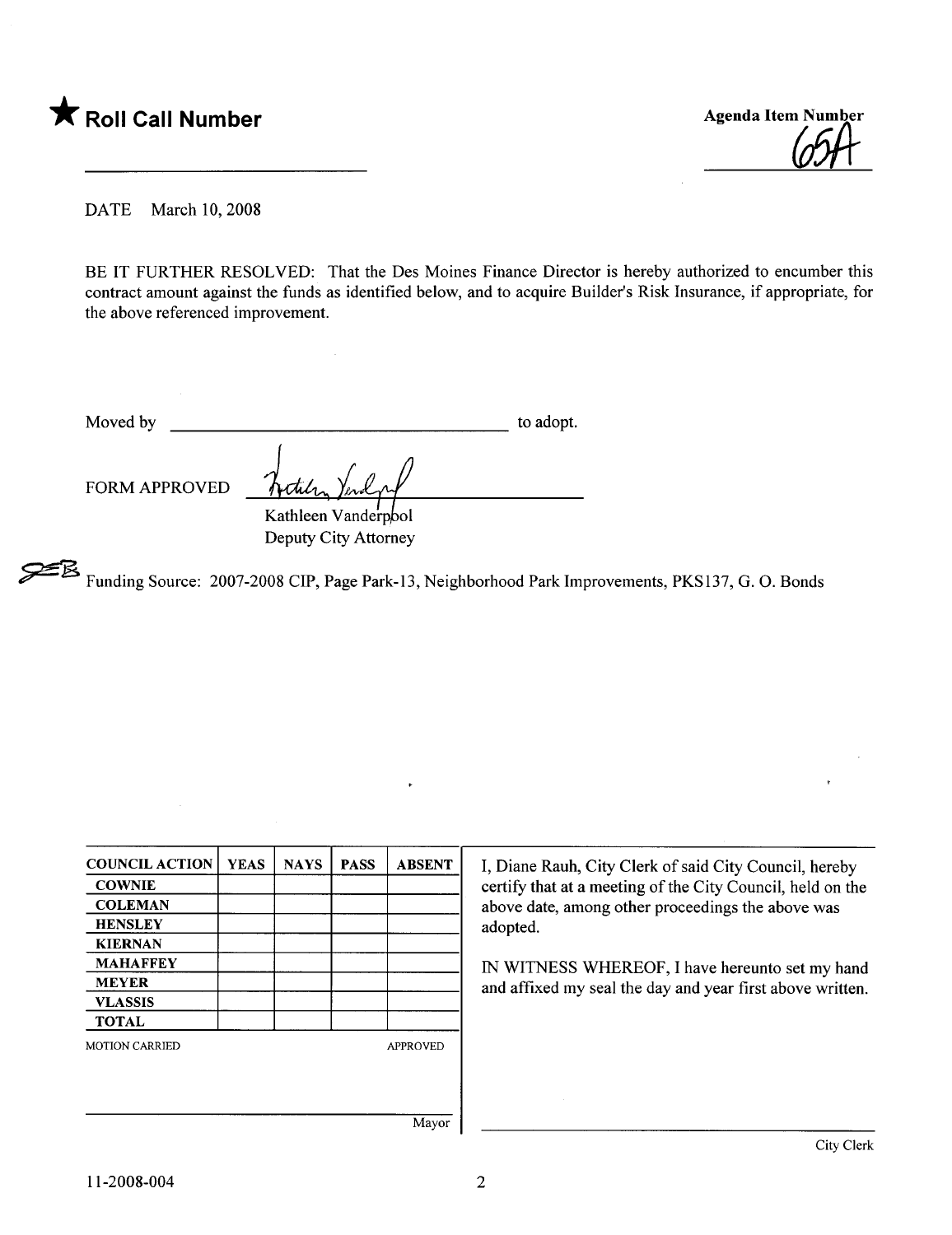Department of Engineering City of Des Moines, Iowa



### CONTRACTOR'S ANTICIPATED DBE/TSB UTILIZATION

#### Sayers Park Water Service

#### Activity ID 11-2008-004

On February 26, 2008, Halbrook Excavating, Inc., Lary A. Halbrook, President, 4807 SE Rio Court, Ankeny, IA 50021 submitted a proposal for construction of the Sayers Park Water Service, Activity ID 11-2008-004, which the City Council has determined to be the lowest responsible, responsive bid for said project in the amount of \$18,320.00. The proposal included a statement that the Disadvantaged Business Enterprise/Targeted Small Business (DBE/TSB) Program shall not apply to this project.

The Engineering Department has prepared this report summarizing the information that Halbrook Excavating, Inc., has submitted indicating that it anticipates utilizing the following DBE/TSB companies on this project:

|      | DBE/TSB Name | Description of Work                    | <b>Estimated Amount</b> |
|------|--------------|----------------------------------------|-------------------------|
| None |              | N/A                                    | \$0.00                  |
|      |              | <b>Estimated DBE/TSB Participation</b> | \$0.00                  |
|      |              | Halbrook Excavating, Inc. Amount       | \$18,320.00             |
|      |              | Percentage of DBE/TSB Participation    | $0.00\%$                |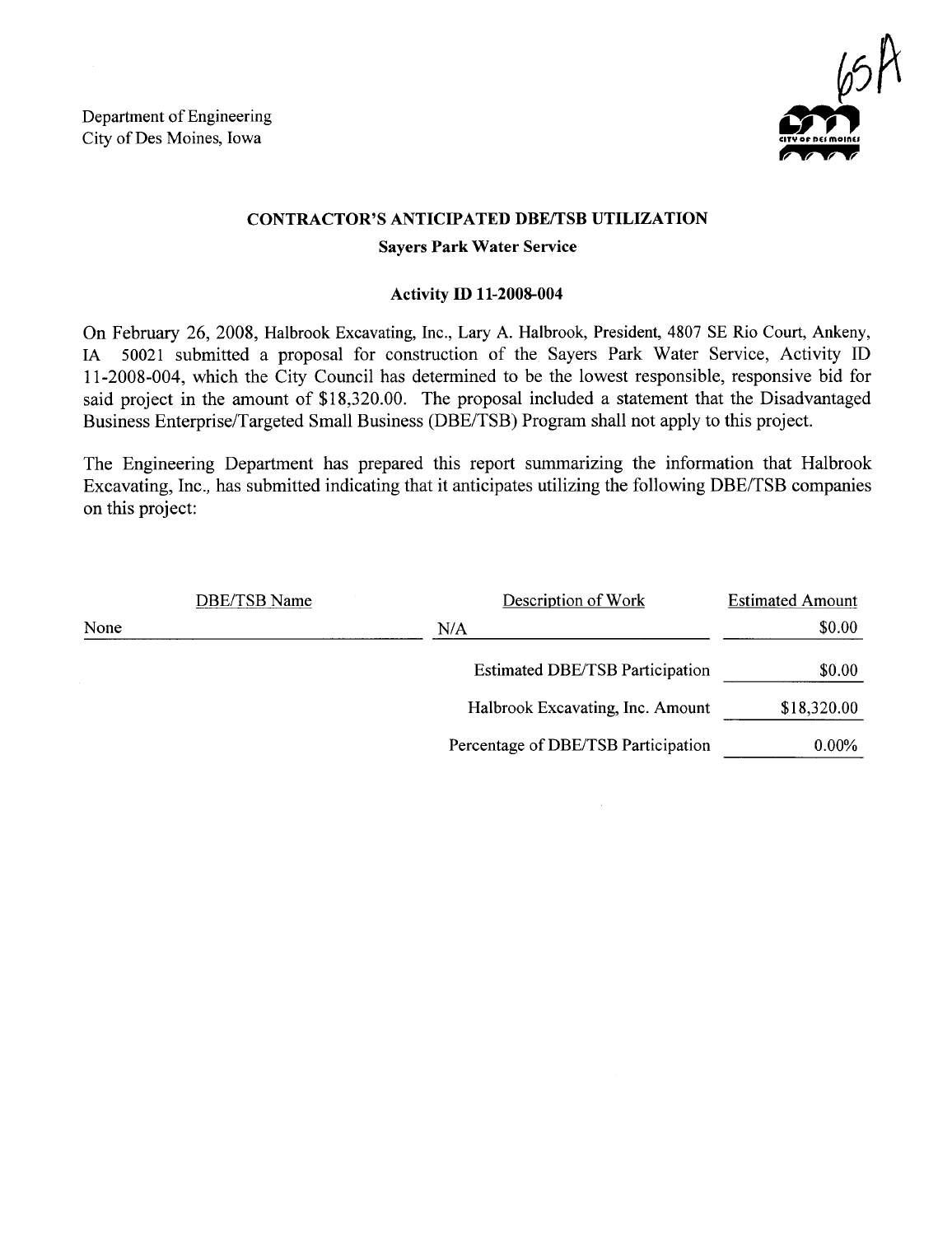ENGINEERIG DEPARTMENT CITY OF DES MOINS, IOWA

 $\mathcal{L} = \{ \mathcal{L} \}$ 

## PERMISSION TO SUBLET

 $b$ sk

| <b>Project</b> Sayers Park Water Service |                                                                                                                     | <b>Date</b>                                             | February 27, 2008                                    |
|------------------------------------------|---------------------------------------------------------------------------------------------------------------------|---------------------------------------------------------|------------------------------------------------------|
| <b>Contractor</b> Halbrook Excavating    |                                                                                                                     | Contract No. $14347$                                    |                                                      |
| Federal Tax ID 42-1417064                |                                                                                                                     | <b>Activity ID</b> 11-2008-004                          |                                                      |
| <b>ITEM TO BE SUBLET</b>                 | <b>ORGANIZATION</b><br><b>TO PERFORM</b><br><b>WORK</b>                                                             | <b>STATE IF</b><br><b>ORGANIZATION</b><br><b>IS DBE</b> | <b>COST OF</b><br><b>WORK TO BE</b><br><b>SUBLET</b> |
| <b>Plumbing Modifications</b>            | The Plumber LLC<br>$301 \, 2^{nd}$ Street<br>Polk City, IA. 50226<br>Federal Tax ID 20-3665602                      | <b>No</b>                                               | \$2,800.00                                           |
| Sod & Chain Link Fence                   | <b>Carpenter Erosion Control</b><br><b>PO Box 994</b><br>Ankeny, IA. 50021<br>Federal Tax ID 20-8827963             | N <sub>0</sub>                                          | \$4,250.00                                           |
| Traffic Control & Project Sign           | Iowa Plains Signing, Inc.<br>1110 West $6th$ Avenue<br>PO Box 554<br>Slater, IA. 50244<br>Federal Tax ID 42-1501734 | N <sub>0</sub>                                          | \$1,300.00                                           |
| Driveway Replacement                     | The Concrete Company<br>PO Box 556<br>Grimes, IA. 50111<br>Federal Tax ID 11-3765950                                | No                                                      | \$3,120.00                                           |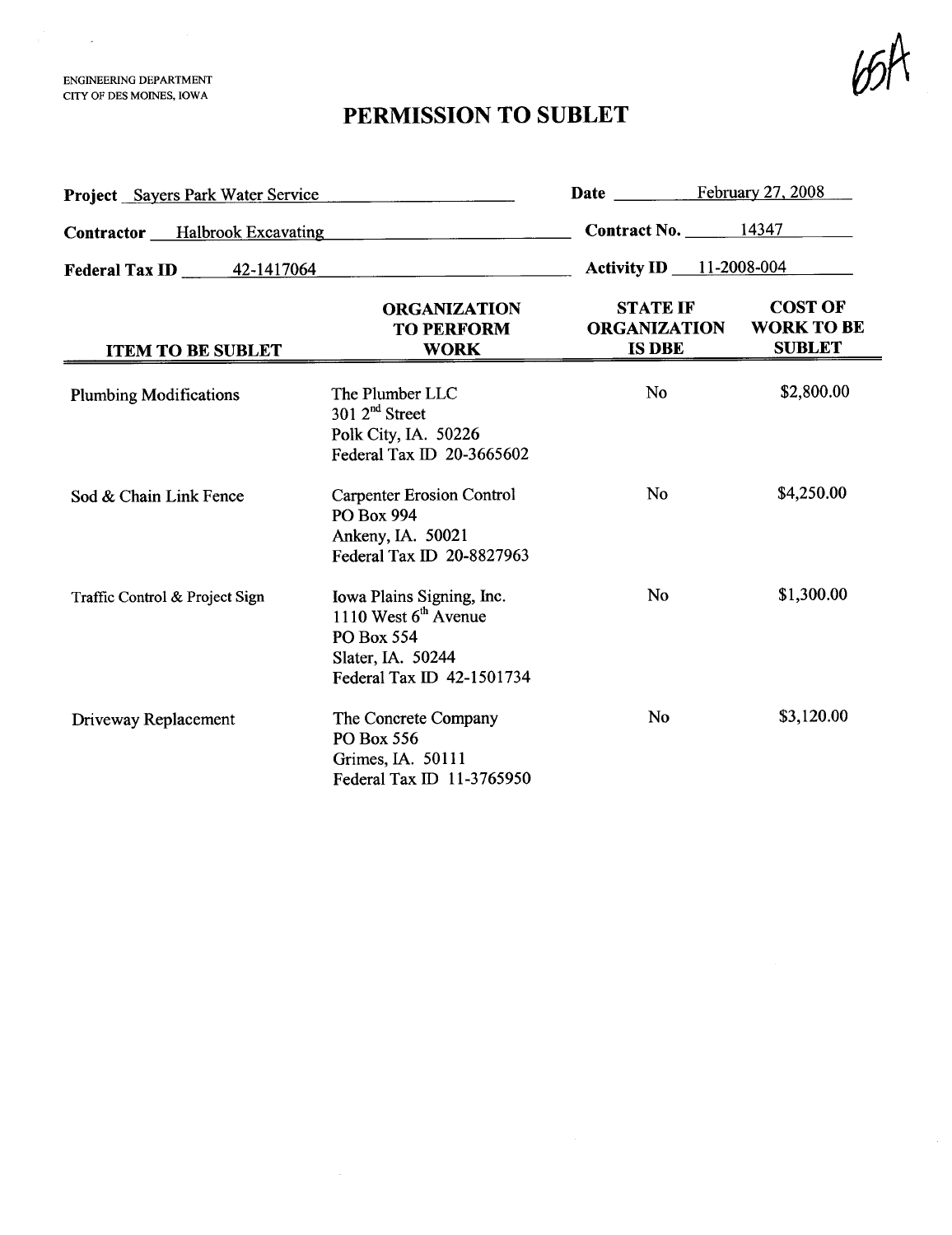| Cost of Items Sublet This Request                   |             | \$11,470.00 |
|-----------------------------------------------------|-------------|-------------|
| Cost of Items Previously Sublet                     |             | \$0.00      |
| <b>Total Cost of Items Sublet</b>                   |             | \$11,470.00 |
| Cost of Specialty Items                             | \$4,100.00  |             |
| (a) Total Cost of Sublet Items Less Specialty Items |             | \$7,370.00  |
| <b>Total Contract Amount</b>                        | \$18,320.00 |             |
| (b) Total Contract Amount Less Specialty Items      |             | \$14,220.00 |
| Percentage of Contract to be Sublet $(a \div b)$    |             | 51.83%      |

Permission is subject to subcontractors' compliance with the City of Des Moines Contract Compliance Program, and clearance of subcontractors by the Engineering Department is required prior to their starting work. Permission is given with the understanding that the prime contractor shall be held responsible for the subcontractor's full compliance of all terms of the contract.

Attachment: Contractor's Letter Actual Antanent: Contractor's Letter<br>Requesting Subletting

Form Routing: Project Engr. - City Engr. - Engr. Admin. - City Clerk/City Manager-Engr. Admin. - Distribution

Form Distribution: Original - Project File Copy - Project Engineer Copy - Prime Contractor

ENG. 90-59

 $\frac{27}{26}$  Cerve 27 FEB 00 Date

City Engineer

City Manager Date

Roll Call No. Date